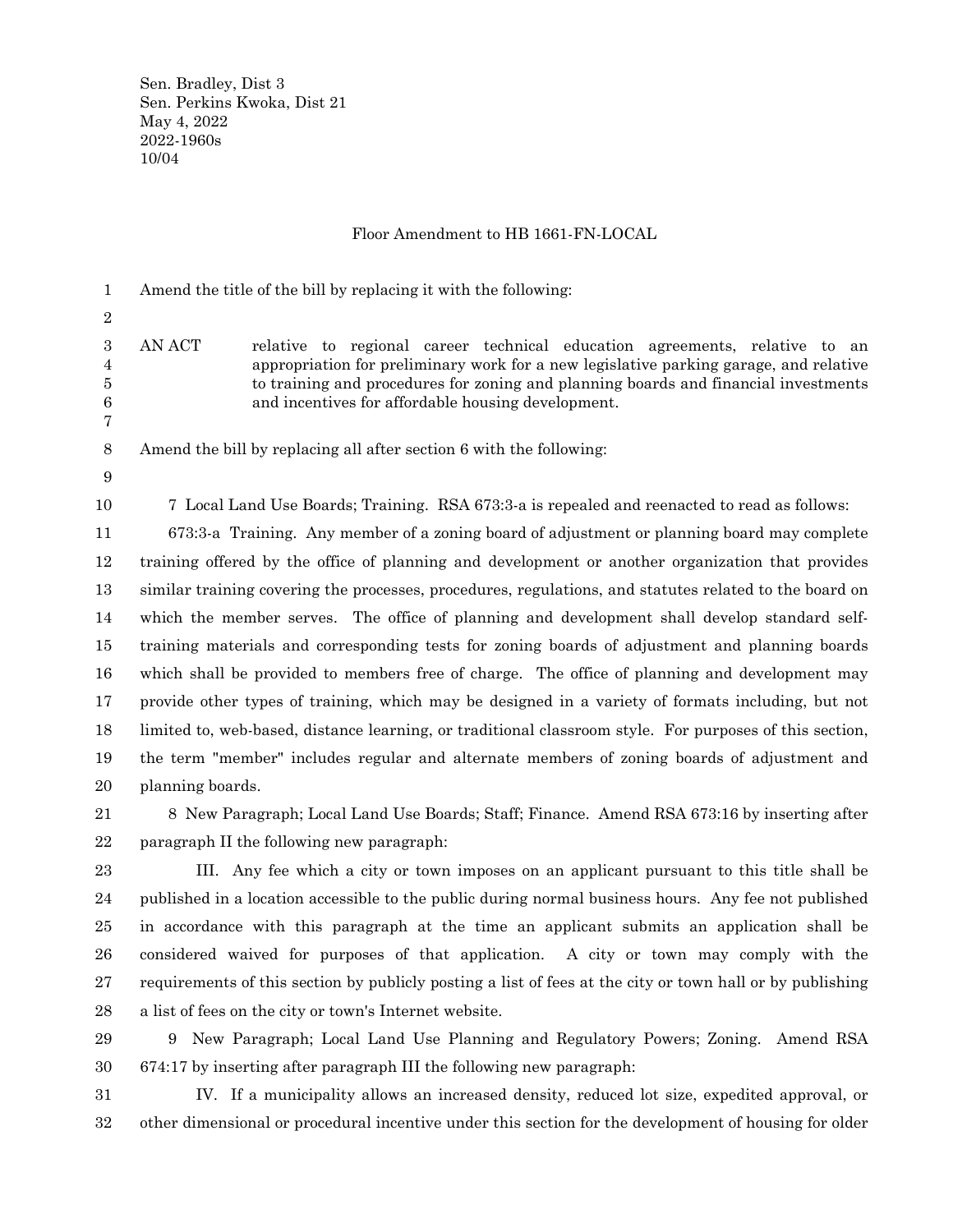### **Floor Amendment to HB 1661-FN-LOCAL - Page 2 -**

persons, as defined and regulated pursuant to RSA 354-A:15, VIII, it shall allow the same incentive for the development of workforce housing as defined in RSA 674:58, IV. Beginning July 1, 2023, incentives established for housing for older persons shall be deemed applicable to workforce housing development, regardless of whether a local land use ordinance or regulation specifically provides for their application to workforce housing development. 1 2 3 4 5

6

10 Planning and Zoning; Administrative and Enforcement Procedures; Issuance of Decision. Amend RSA 676:3, I to read as follows: 7

I. The local land use board shall issue a final written decision which either approves or disapproves an application for a local permit and make a copy of the decision available to the applicant. *The decision shall include specific written findings of fact that support the decision. Failure of the board to make specific written findings of fact supporting a disapproval shall be grounds for automatic reversal and remand by the superior court upon appeal, in accordance with the time periods set forth in RSA 677:5 or RSA 677:15, unless the court determines that there are other factors warranting the disapproval.* If the application is not approved, the board shall provide the applicant with written reasons for the disapproval. If the application is approved with conditions, the board shall include in the written decision a detailed description of all conditions necessary to obtain final approval. 8 9 10 11 12 13 14 15 16 17

11 New Paragraph; Powers of Zoning Board of Adjustment. Amend RSA 674:33 by inserting after paragraph VII the following new paragraph: 18 19

VIII. Upon receipt of any application for action pursuant to this section, the zoning board of adjustment shall begin formal consideration and shall approve or disapprove such application within 90 days of the date of receipt, provided that the applicant may waive this requirement and consent to such extension as may be mutually agreeable. If a zoning board of adjustment determines that it lacks sufficient information to make a final decision on an application and the applicant does not consent to an extension, the board may, in its discretion, deny the application without prejudice, in which case the applicant may submit a new application for the same or substantially similar request for relief. 20 21 22 23 24 25 26 27

28

12 Workforce Housing: Definition. Amend RSA 674:58, IV to read as follows:

IV. "Workforce housing" means housing which is intended for sale and which is affordable to a household with an income of no more than 100 percent of the median income for a 4-person household for the metropolitan area or county in which the housing is located as published annually by the United States Department of Housing and Urban Development. "Workforce housing" also means rental housing which is affordable to a household with an income of no more than 60 percent of the median income for a 3-person household for the metropolitan area or county in which the housing is located as published annually by the United States Department of Housing and Urban Development. Housing developments that exclude minor children from more than 20 percent of the units, or in which more than 50 percent of the dwelling units have fewer than two bedrooms, *or are* 29 30 31 32 33 34 35 36 37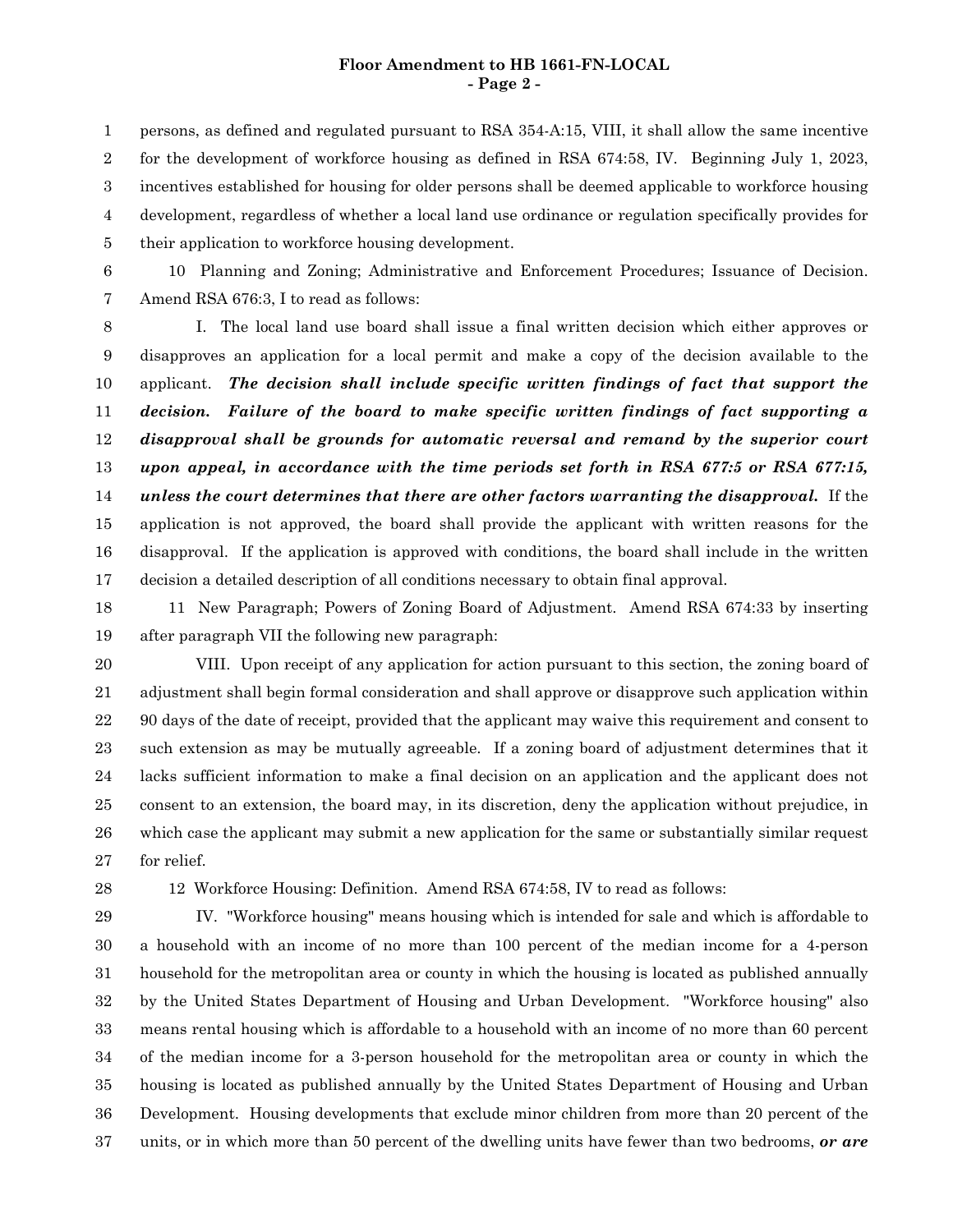#### **Floor Amendment to HB 1661-FN-LOCAL - Page 3 -**

*subject to age restrictions,* shall not constitute workforce housing for the purposes of this subdivision. 1 2

3

13 Planning Board; Board's Procedures on Plats. Amend RSA 676:4, I(c) to read as follows:

 $(c)(1)$  The board shall, at the next regular meeting or within 30 days following the delivery of the application, for which notice can be given in accordance with the requirements of subparagraph (b), determine if a submitted application is complete according to the board's regulation and shall vote upon its acceptance. Upon determination by the board that a submitted application is incomplete according to the board's regulations, the board shall notify the applicant of the determination in accordance with RSA 676:3, which shall describe the information, procedure, or other requirement necessary for the application to be complete. Upon determination by the board that a submitted application is complete according to the board's regulations, the board shall begin formal consideration and shall act to approve, conditionally approve as provided in subparagraph (i), or disapprove within 65 days, subject to extension or waiver as provided in subparagraph (f). In the case of a determination by the board that the application is a development of regional impact requiring notice in accordance with RSA 36:57, III, the board shall have an additional 30 days to act to approve, conditionally approve, as provided in subparagraph (i), or disapprove. [Upon failure of the board to approve, conditionally approve, or disapprove the application, the selectmen or city council shall, upon request of the applicant, immediately issue an order directing the board to act on the application within 30 days.] *If the board determines that it lacks sufficient information to make a final decision on an application and the applicant does not consent to an extension pursuant to subparagraph (f), the board may, in its discretion, deny the application without prejudice, in which case the applicant may resubmit the same or a substantially similar application.* If the planning board does not act on the application within that [30-day] *65* day time period, then [within 40 days of the issuance of the order,] the selectmen or city council shall certify on the applicant's application that the plat is approved pursuant to this paragraph[ $\frac{1}{2}$ ] unless within those 40 days the selectmen or city council has identified in writing some specific subdivision regulation or zoning or other ordinance provision with which the application does not eomply]. Such a certification, citing this paragraph, shall constitute final approval for all purposes including filing and recording under RSA 674:37 and 676:18, and court review under RSA 677:15. 4 5 6 7 8 9 10 11 12 13 14 15 16 17 18 19 20 21 22 23 24 25 26 27 28 29

(2) Failure of the selectmen or city council to [issue an order to the planning board under subparagraph (1), or to certify approval of the plat upon the planning board's failure to [comply with the order,] *act within the required time period* shall constitute grounds for the superior court, upon petition of the applicant, to issue an order approving the application  $\left[\frac{if}{f}\right]$ court determines that the proposal complies with existing subdivision regulations and zoning or other ordinances]. *The superior court shall act upon such a petition within 30 days.* If the court determines that the failure of the selectmen or the city council to act was not justified, the 30 31 32 33 34 35 36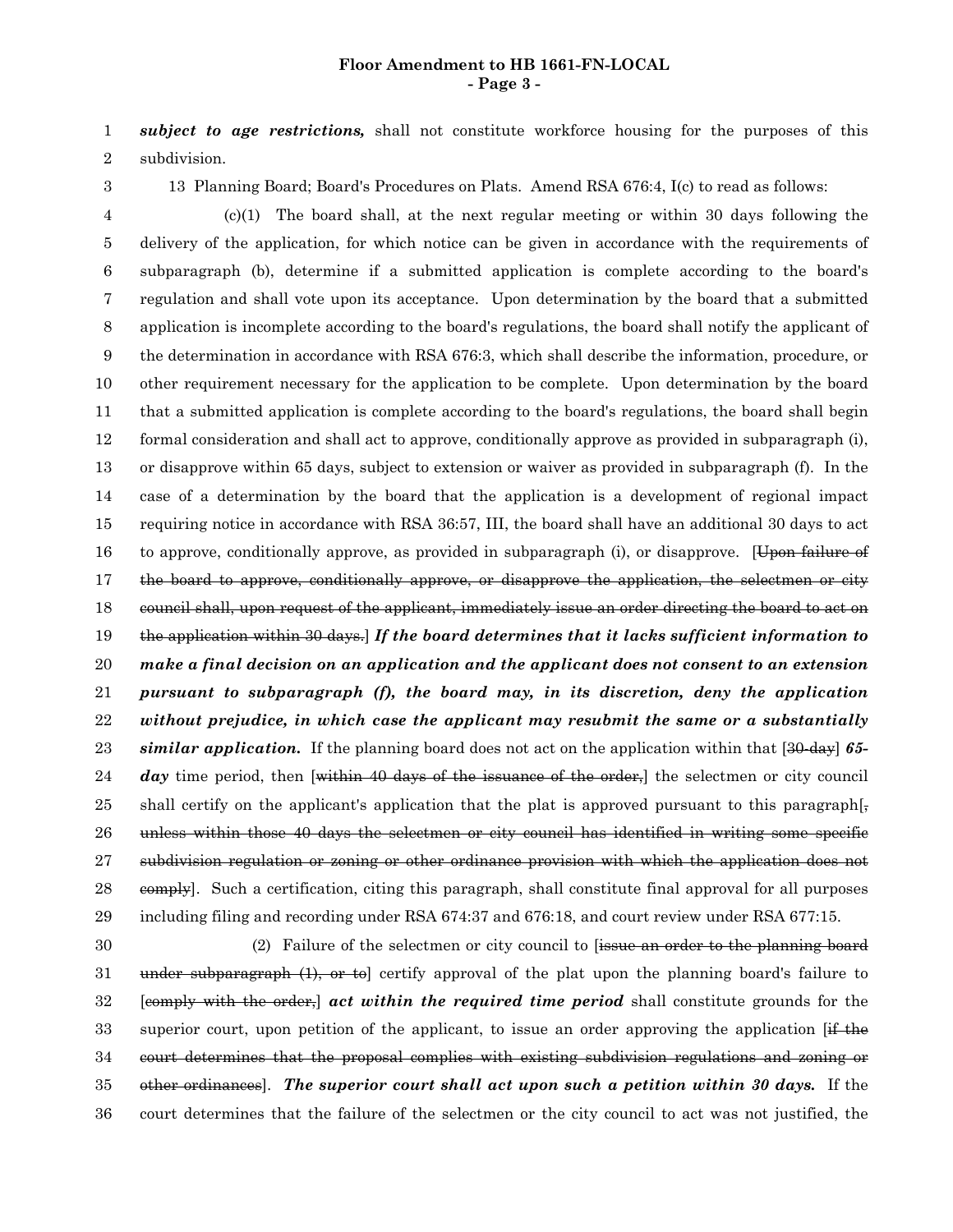### **Floor Amendment to HB 1661-FN-LOCAL - Page 4 -**

court may order the municipality to pay the applicant's reasonable costs, including attorney's fees, incurred in securing such order. 1 2

14 Planning Board; Board's Procedures on Plats. Amend RSA 676:4, I(f) to read as follows:

3

(f) [The planning board may apply to the selectmen or city council for an extension not to exceed an additional 90 days before acting to approve or disapprove an application. The applicant may waive the requirement for planning board action within the time periods specified in subparagraph (c) and consent to such extension as may be mutually agreeable. 4 5 6 7

15 Planning and Zoning; Rehearing and Appeal Procedures; Court Review. Amend RSA 677:15, IV-V to read as follows: 8 9

IV. [The court shall give any hearing under this section priority on the court calendar.] *Whenever an appeal to the superior court is initiated under this section, the court shall give the appeal priority on its calendar. Within 10 days of the certified record being filed with the court, the court shall schedule a hearing to be held within 90 days unless extended by agreement of all parties or by motion. The appellant shall file an opening brief 60 days before the hearing. The appellee shall file a response brief 30 days before the hearing. The appellant may file a reply brief 15 days before the hearing. The court shall issue a decision within 60 days after the hearing, unless the court has received an extension from the chief justice of the superior court.* 10 11 12 13 14 15 16 17 18

V. The court may reverse or affirm, wholly or partly, or may modify the decision brought up for review when there is an error of law or when the court is persuaded by the balance of probabilities, on the evidence before it, that said decision is unreasonable. Costs shall not be allowed against the municipality unless it shall appear to the court that the planning board acted in bad faith or with malice in making the decision appealed from. 19 20 21 22 23

*VI. Whenever an appeal to the supreme court is initiated after superior court review, the supreme court shall give the appeal priority on its calendar and shall issue a final decision within 90 days of the date upon which oral argument has been conducted.* 24 25 26

16 Planning and Zoning; Rehearing and Appeal Procedures; Priority. RSA 677:5 is repealed and reenacted to read as follows: 27 28

677:5 Priority. Whenever an appeal to the superior court is initiated under RSA 677:4, the court shall give the appeal priority on its calendar. Within 10 days of the certified record being filed with the court, the court shall schedule a hearing to be held within 90 days unless extended by agreement of all parties or by motion. The appellant shall file an opening brief 60 days before the hearing. The appellee shall file a response brief 30 days before the hearing. The appellant may file a reply brief 15 days before the hearing. The court shall issue a decision within 60 days after the hearing, unless the court has received an extension from the chief justice of the superior court. 29 30 31 32 33 34 35

17 New Subdivision; Fee Shifting and Posting of Bond. Amend RSA 677 by inserting after section 19 the following new subdivision: 36 37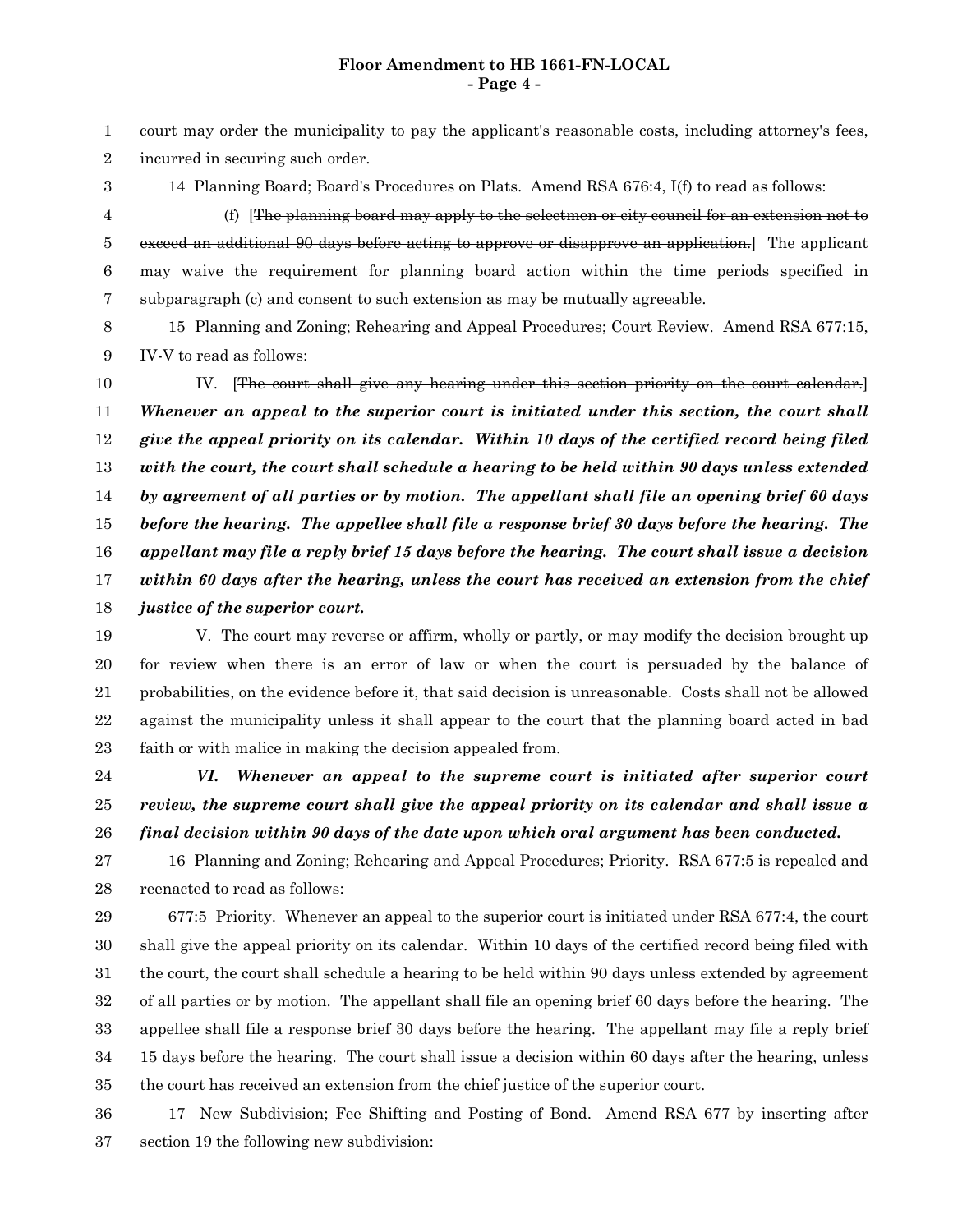## **Floor Amendment to HB 1661-FN-LOCAL - Page 5 -**

Fee Shifting and Posting of Bond

2

1

677:20 Fee Shifting and Posting of Bond.

I. Whenever an appeal to the superior court is initiated under this chapter, the court may in its discretion require the person or persons appealing to file a bond with sufficient surety for such a sum as shall be fixed by the court to indemnify and save harmless the person or persons in whose favor the decision was rendered from damages and costs which he or she may sustain in case the decision being appealed is affirmed. 3 4 5 6 7

II. In any appeal initiated under this chapter the court may, subject to the provisions of this paragraph or any other provision of law, award attorney's fees and costs to the prevailing party. Costs and attorney's fees shall not be allowed against a local land use board unless it shall appear to the court that the board, in making the decision from which the appeal arose, acted with gross negligence, in bad faith, or with malice. Costs and attorney's fees shall not be allowed against the party appealing from the decision of a local land use board unless it shall appear to the court that said party acted in bad faith or with malice in appealing to court. 8 9 10 11 12 13 14

18 Municipal Economic Development and Revitalization Districts; Definition of Public Use. Amend RSA 162-K:2, IX-a to read as follows: 15 16

IX-a. "Public use" means: 17

(a)(1) The possession, occupation, and enjoyment of real property by the general public or governmental entities[;] *.* 18 19

(2) The acquisition of any interest in real property necessary to the function of a public or private utility or common carrier either through deed of sale or lease[;] *.* 20 21

(3) The acquisition of real property to remove structures beyond repair, public nuisances, structures unfit for human habitation or use, and abandoned property when such structures or property constitute a menace to health and safety[; and] *.* 22 23 24

(4) Private use that occupies an incidental area within a public use; provided, that no real property shall be condemned solely for the purpose of facilitating such incidental private use. 25 26

*(5) The acquisition of real property to construct housing units which meet the definition of workforce housing contained in RSA 674:58, IV, whether or not such construction results from private development or private commercial enterprise. The municipality shall not acquire property for this purpose through the powers of eminent domain.* 27 28 29 30 31

(b) Except as provided in subparagraphs (a)(2)*,* [and] (4)*, and (5)* of this paragraph, public use shall not include the public benefits resulting from private economic development and private commercial enterprise, including increased tax revenues and increased employment opportunities. 32 33 34 35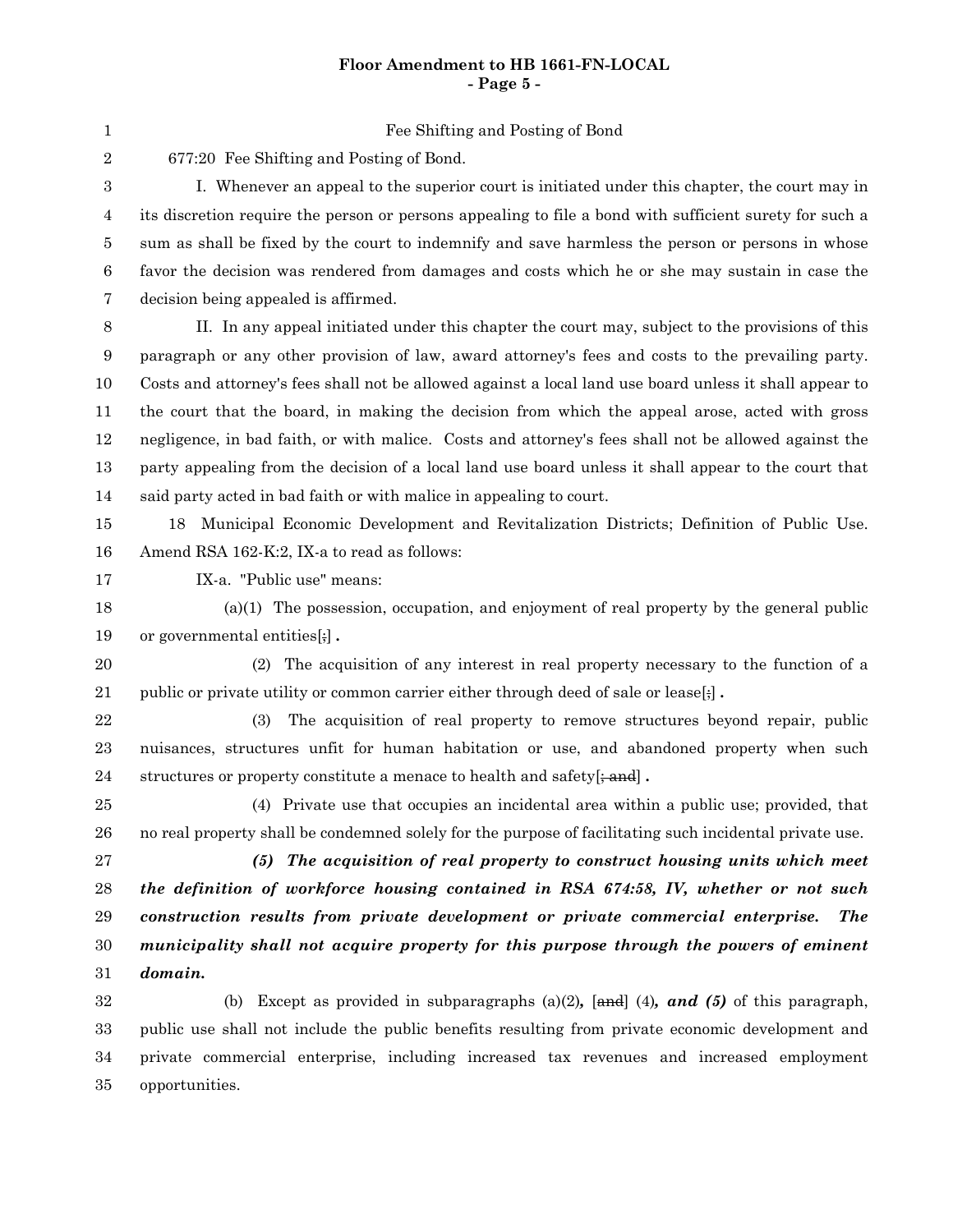# **Floor Amendment to HB 1661-FN-LOCAL - Page 6 -**

| 1                | 19 Municipal Economic Development and Revitalization Districts; District Establishment and              |
|------------------|---------------------------------------------------------------------------------------------------------|
| $\overline{2}$   | Development Programs; Authority to Acquire, Construct, and Promote Residential Development and          |
| $\boldsymbol{3}$ | Housing Stock. Amend RSA 162-K:6, III(h) and (i) to read as follows:                                    |
| 4                | (h) Lease all or portions of basements, ground and second floors of the public buildings                |
| 5                | constructed in the district; [and]                                                                      |
| 6                | (i) Negotiate the sale or lease of property for private development if the development is               |
| $\overline{7}$   | consistent with the development program for the district, $\mathbf{z}$                                  |
| 8                | (j) Acquire, construct, reconstruct, improve, alter, extend, operate, maintain or                       |
| 9                | promote residential developments aimed at increasing the available housing stock within                 |
| 10               | the municipality.                                                                                       |
| 11               | 20 Community Revitalization Tax Relief; Duration of Tax Relief Period. Amend RSA 79-E:5, II             |
| 12               | to read as follows:                                                                                     |
| 13               | II. The governing body may, in its discretion, add up to an additional $[2]$ 4 years of tax relief      |
| 14               | for a project that results in new residential units and up to $[4]$ an additional 8 years for a project |
| 15               | that includes [affordable] housing that meets the definition of workforce housing in RSA                |
| 16               | 674:58, IV, and up to additional 8 years for a project that includes residential units located          |
| 17               | on the second story or higher of a building.                                                            |
| 18               | 21 Effective Date.                                                                                      |
| 19               | I. Sections 1-5 of this act shall take effect July 1, 2022.                                             |
| 20               | II. Section 7-12, 14, and 17-20 of this act shall take effect 60 days after its passage.                |
| 21               | III. Sections 13, 15, and 16 of this act shall take effect January 1, 2023.                             |
| 22               | IV. The remainder of this act shall take effect upon its passage.                                       |